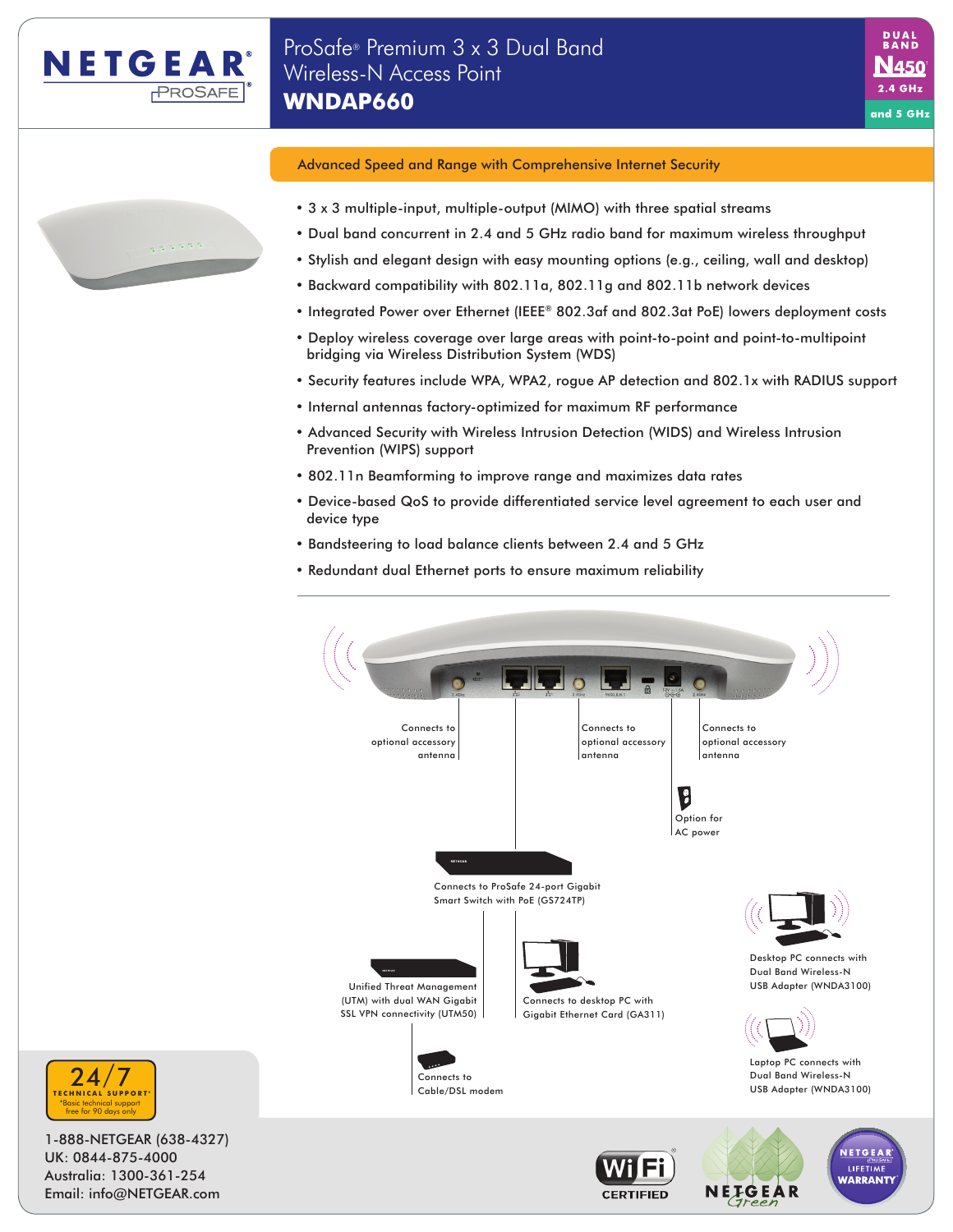|                                                                       | <b>ProSafe</b>                                                | ProSafe                                                       | ProSafe                                            | ProSafe                                  |
|-----------------------------------------------------------------------|---------------------------------------------------------------|---------------------------------------------------------------|----------------------------------------------------|------------------------------------------|
|                                                                       | 3x3 Single Radio, Dual Band<br><b>Wireless-N Access Point</b> | 3x3 Single Radio, Dual Band<br><b>Wireless-N Access Point</b> | <b>Dual Band Wireless-N</b><br><b>Access Point</b> | <b>Wireless-N</b><br><b>Access Point</b> |
| <b>Features</b>                                                       | (WNDAP660)                                                    | (WNDAP620)                                                    | (WNDAP360)                                         | (WNAP320)                                |
| Frequency                                                             | 2.4 GHz and 5 GHz                                             | 2.4 GHz or 5 GHz                                              | 2.4 GHz and 5 GHz                                  | 2.4 GHz                                  |
| Transmit x Receive Radio Chains                                       | $3 \times 3$                                                  | $3 \times 3$                                                  | $2 \times 2$                                       | $2 \times 2$                             |
| Maximum theoretical throughput                                        | 450 Mbps                                                      | 450 Mbps                                                      | 300 Mbps                                           | 300 Mbps                                 |
| Power over Ethernet                                                   | $\bullet$                                                     | $\bullet$                                                     | $\bullet$                                          | $\bullet$                                |
| (PoE) IEEE 802.3af                                                    |                                                               |                                                               |                                                    |                                          |
| PoE power consumption                                                 | 10.51 Watts                                                   | 10.51 Watts                                                   | 10.75 Watts                                        | 5.8 Watts                                |
| Wireless Distribution System (WDS)                                    |                                                               |                                                               |                                                    |                                          |
| Repeater                                                              | ◉                                                             | $\bullet$                                                     | $\bullet$                                          | $\bullet$                                |
| Bridge point-to-point/multi-point                                     | ◉                                                             | $\bullet$                                                     | $\bullet$                                          | ◉                                        |
| Simultaneous bridge<br>& wireless client association                  | $\bullet$                                                     | $\bullet$                                                     | $\bullet$                                          | $\bullet$                                |
| Separate bridge and access point                                      | $\bullet$                                                     | $\bullet$                                                     | $\bullet$                                          | $\bullet$                                |
| Client Mode                                                           |                                                               |                                                               | $\bullet$                                          | $\bullet$                                |
| <b>SNMP</b>                                                           | v1, v2c                                                       | v1, v2c                                                       | v1, v2c                                            | v1, v2c                                  |
| Antenna                                                               | Two (2) Internal 5 dBi                                        | Two (2) Internal 5 dBi                                        | Two (2) Internal 5 dBi                             | Two (2) Internal 5 dBi                   |
|                                                                       | Three (3) reverse SMA connectors                              | Three (3) reverse SMA connectors                              | Two (2) reverse SMA connectors                     | Two (2) reverse SMA connectors           |
| User support                                                          | Up to 128 users                                               | Up to 128 users                                               | Up to 50 users                                     | Up to 64 users                           |
| Security<br>Wi-Fi Protected Access<br>(WPA/WPA2), 802.11i             | ◉                                                             | $\bullet$                                                     | ◉                                                  | ◉                                        |
| Multiple VPN pass-through support                                     | $\bullet$                                                     | $\bullet$                                                     | $\bullet$                                          | $\bullet$                                |
| MAC address filtering with access<br>control lists-up to 256 users    | $\bullet$                                                     | $\bullet$                                                     | $\bullet$                                          | $\bullet$                                |
| 802.1x RADIUS support<br>with EAP TLS, TTLS, PEAP                     | $\bullet$                                                     | $\bullet$                                                     | $\bullet$                                          | $\bullet$                                |
| Rogue AP detection                                                    | $\bullet$                                                     | $\bullet$                                                     | $\bullet$                                          | $\bullet$                                |
| <b>Block SSID Broadcast</b>                                           | ◉                                                             | $\bullet$                                                     | $\bullet$                                          | $\bullet$                                |
| Secure SSH Telnet                                                     | $\bullet$                                                     | $\bullet$                                                     | $\bullet$                                          | $\bullet$                                |
| Secure Socket Layer (SSL)                                             | $\bullet$                                                     | $\bullet$                                                     | $\bullet$                                          | $\bullet$                                |
| Remote management login                                               | $\bullet$                                                     | $\bullet$                                                     | $\bullet$                                          | $\bullet$                                |
| Peer-to-peer blocking so<br>users may not access<br>another user's PC | ◉                                                             | $\bullet$                                                     | $\bullet$                                          | ◉                                        |
| MBSSID/VLAN Support                                                   | 16/17                                                         | 16/17                                                         | 16/17                                              | 8/9                                      |
| <b>WPA Support</b><br>(WPA2 - Enterprise, 802.11i)                    | $\bullet$                                                     | $\bullet$                                                     | $\bullet$                                          | $\bullet$                                |
| User Interface                                                        | $\bullet$                                                     | $\bullet$                                                     | $\bullet$                                          | $\bullet$                                |
| <b>Browser-based Interface</b>                                        | $\bullet$                                                     | $\bullet$                                                     | $\bullet$                                          | $\bullet$                                |
| Accepts accessory antennas                                            | $\bullet$                                                     | $\bullet$                                                     | $\bullet$                                          | $\bullet$                                |
| Easy ceiling mounting/wall mounting                                   | ◉                                                             | $\bullet$                                                     |                                                    |                                          |
| WIDS                                                                  | $\bullet$                                                     | $\bullet$                                                     |                                                    |                                          |
| <b>WIPS</b>                                                           | $\bullet$                                                     | $\bullet$                                                     |                                                    |                                          |
| Bandwidth management                                                  | $\bullet$                                                     | $\bullet$                                                     |                                                    |                                          |
| <b>LLDP</b>                                                           | $\bullet$                                                     | $\bullet$                                                     |                                                    |                                          |
| Bandsteering                                                          | $\bullet$                                                     |                                                               |                                                    |                                          |

The NETGEAR ProSafe line of business networking products offers a wide array of easy-to-use, professional-grade switching, wireless, software and security solutions. Backed by a lifetime hardware warranty for the original purchaser ‡ , ProSafe products provide an abundance of intelligent, innovative and practical features, addressing the unique